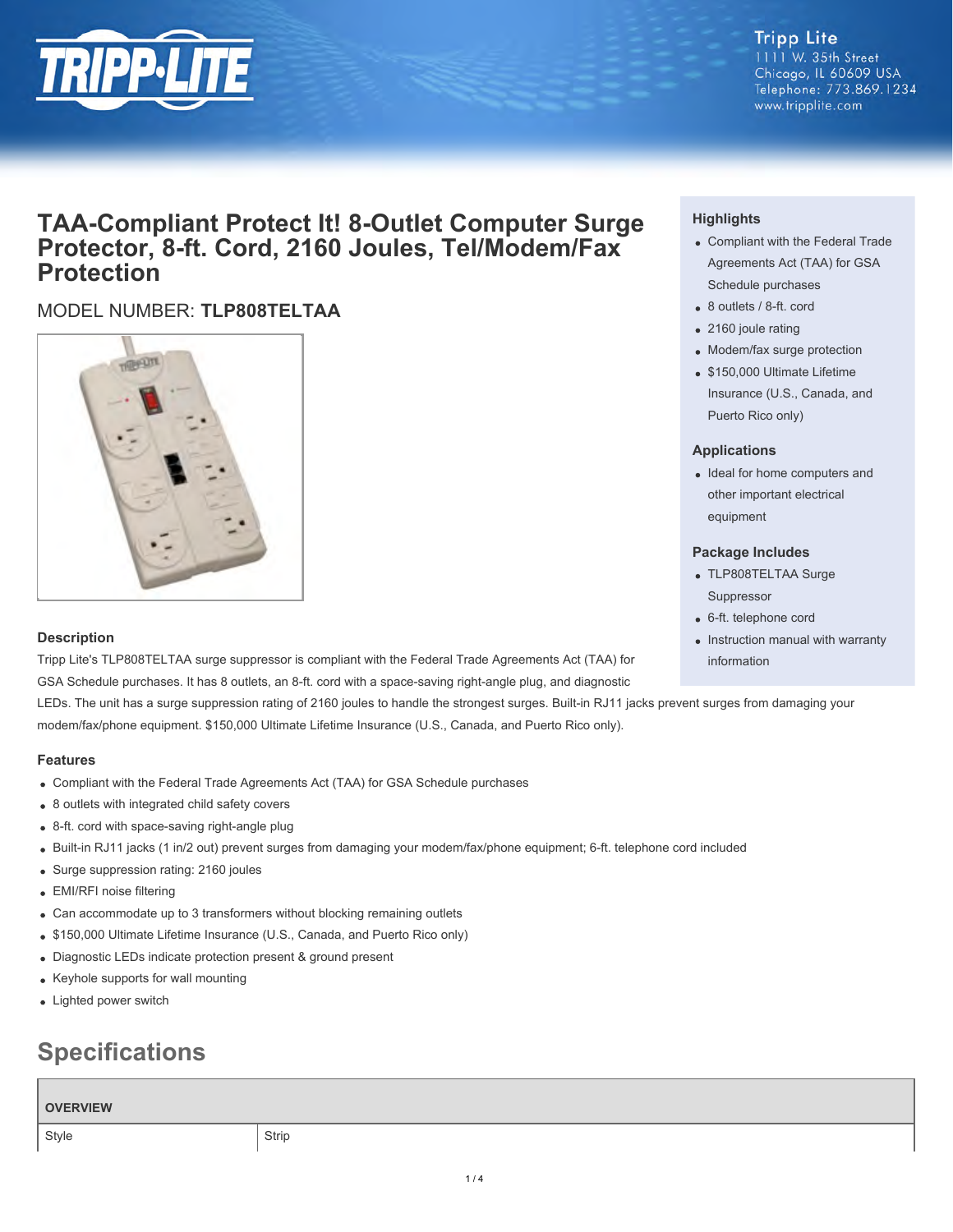

| <b>OUTPUT</b>                                |                                                                                                                      |  |
|----------------------------------------------|----------------------------------------------------------------------------------------------------------------------|--|
| <b>Frequency Compatibility</b>               | 60 Hz                                                                                                                |  |
| <b>Output Receptacles</b>                    | $(8) 5 - 15R$                                                                                                        |  |
| Output (Watts)                               | 1800W                                                                                                                |  |
| Circuit Breaker (amps)                       | 15                                                                                                                   |  |
| <b>Transformer Accommodation</b>             | Supports 3 large transformer plug accessories without covering remaining outlets, accepts up to 6 transformers total |  |
| Outlet Safety Covers                         | Includes built-in sliding outlet safety covers                                                                       |  |
| <b>Outlet Orientation</b>                    | Single row of 5, plus a second row of 3 for transformer accommodation                                                |  |
| <b>USB Charging</b>                          | No                                                                                                                   |  |
| <b>INPUT</b>                                 |                                                                                                                      |  |
| Nominal Input Voltage(s) Supported           | <b>120V AC</b>                                                                                                       |  |
| Recommended Electrical Service               | 120V (110-125V)                                                                                                      |  |
| Input Connection Type                        | NEMA 5-15P                                                                                                           |  |
| Input Plug Features                          | Space-saving right angle input plug                                                                                  |  |
| Input Cord Length (ft.)                      | 8                                                                                                                    |  |
| Input Cord Length (m)                        | 2.4                                                                                                                  |  |
| Input Cord Gauge Type                        | 14 gauge, SJT                                                                                                        |  |
| Voltage Compatibility (VAC)                  | 120                                                                                                                  |  |
| <b>USER INTERFACE, ALERTS &amp; CONTROLS</b> |                                                                                                                      |  |
| Switches                                     | Combination AC circuit breaker and 2-position red illuminated on/off power switch                                    |  |
| Diagnostic LEDs                              | Built-in LEDs confirm suppressor "protection present" (green) and "grounded" (red) status                            |  |
| <b>SURGE / NOISE SUPPRESSION</b>             |                                                                                                                      |  |
| AC Suppression Joule Rating                  | 2160                                                                                                                 |  |
| AC Suppression Response Time                 | $< 1$ ns                                                                                                             |  |
| <b>Protection Modes</b>                      | Includes full normal mode (H-N) and common mode (N-G / H-G) line surge suppression                                   |  |
| Clamping Voltage (RMS)                       | 150                                                                                                                  |  |
| UL1449 Let Through Rating                    | 330V - UL Verified                                                                                                   |  |
| EMI / RFI Filtering                          | Up to 40 dB                                                                                                          |  |
| <b>DATALINE SURGE SUPPRESSION</b>            |                                                                                                                      |  |
| Telephone/DSL Protection                     | Yes                                                                                                                  |  |
| Telephone/DSL Protection Details             | 1 line                                                                                                               |  |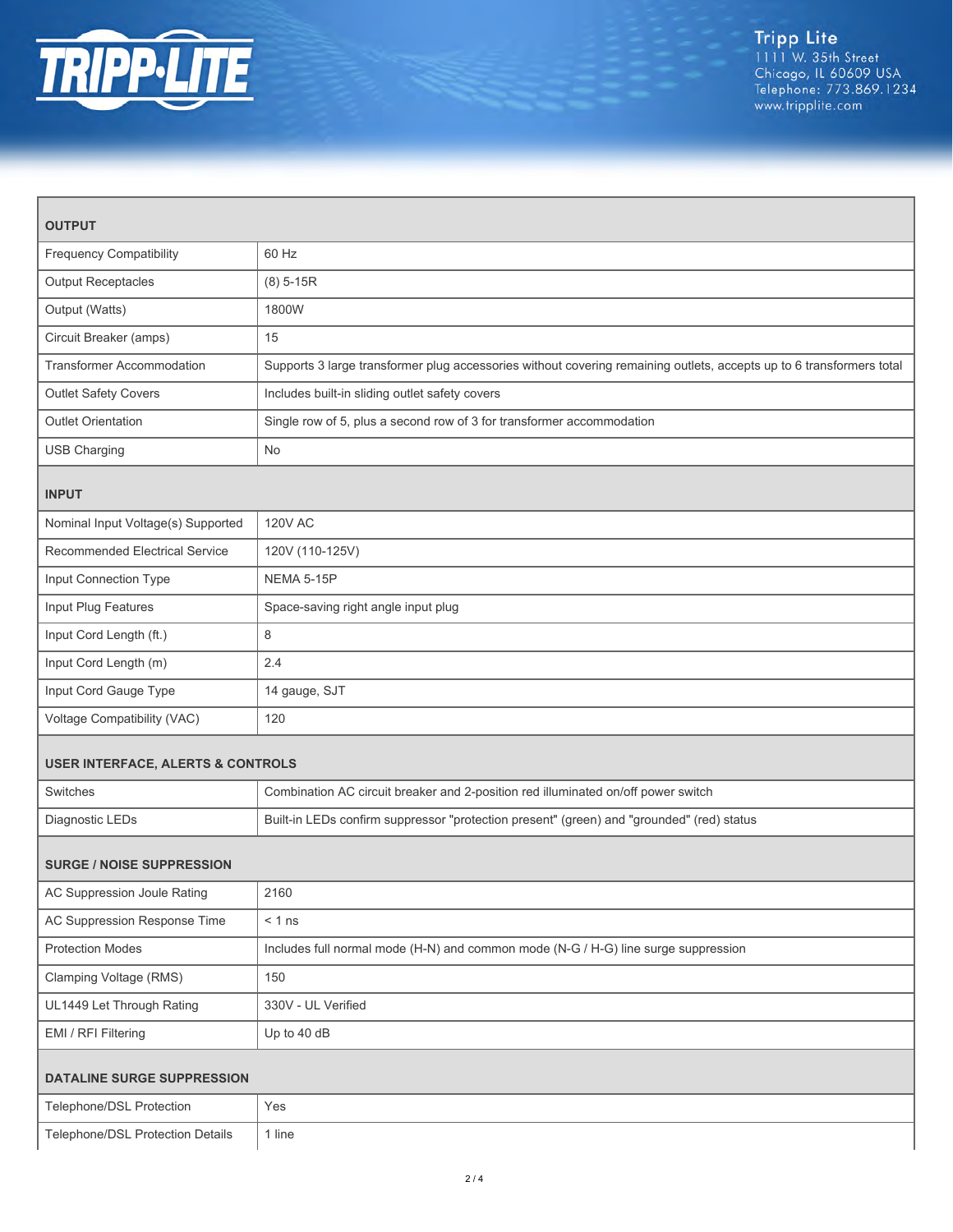

| Cable (Coax) Protection                                       | No                                                                                                                                     |  |
|---------------------------------------------------------------|----------------------------------------------------------------------------------------------------------------------------------------|--|
| Network (Ethernet) Protection                                 | No                                                                                                                                     |  |
| <b>PHYSICAL</b>                                               |                                                                                                                                        |  |
| Shipping Dimensions (hwd / in.)                               | 11.41 x 8.66 x 2.04                                                                                                                    |  |
| Shipping Dimensions (hwd / cm)                                | 28.98 x 22.00 x 5.18                                                                                                                   |  |
| Shipping Weight (lbs.)                                        | 2.06                                                                                                                                   |  |
| Shipping Weight (kg)                                          | 0.93                                                                                                                                   |  |
| Unit Dimensions (hwd / in.)                                   | 4.86 x 9.55 x 1.51                                                                                                                     |  |
| Unit Dimensions (hwd / cm)                                    | 12.34 x 24.26 x 3.84                                                                                                                   |  |
| Unit Weight (lbs.)                                            | 1.89                                                                                                                                   |  |
| Unit Weight (kg)                                              | 0.86                                                                                                                                   |  |
| Material of Construction                                      | Plastic                                                                                                                                |  |
| Integrated Keyhole Mounting Tabs                              | Keyhole mounting slots enable wall mounting                                                                                            |  |
| Receptacle Color                                              | white                                                                                                                                  |  |
| Color (AC Line Cord)                                          | white                                                                                                                                  |  |
| <b>SPECIAL FEATURES</b>                                       |                                                                                                                                        |  |
| Additional Information                                        | Pair of phone line output jacks serve as a line splitter to enable the protection of two devices sharing a single dialup<br>phone line |  |
| Right-Angle Plug                                              | Yes                                                                                                                                    |  |
| <b>CERTIFICATIONS</b>                                         |                                                                                                                                        |  |
| UL1449 3rd Edition (AC<br>Suppression)                        | UL1449 3RD EDITION                                                                                                                     |  |
| UL1363 (Power Tap)                                            | UL1363                                                                                                                                 |  |
| UL497A (Communications)                                       | <b>UL497A</b>                                                                                                                          |  |
| FCC Part 68 (Communications)                                  | FCC Part 68                                                                                                                            |  |
| cUL / CSA (Canada)                                            | <b>CUL</b>                                                                                                                             |  |
| Industry Canada (Communications)                              | Industry Canada                                                                                                                        |  |
| Approvals                                                     | Exceeds IEEE 587 category A&B specifications                                                                                           |  |
| <b>WARRANTY</b>                                               |                                                                                                                                        |  |
| Product Warranty Period (Worldwide)                           | Lifetime limited warranty                                                                                                              |  |
| Connected Equipment Insurance<br>(U.S., Canada & Puerto Rico) | \$150,000 Ultimate Lifetime Insurance                                                                                                  |  |

© 2015 Tripp Lite. All rights reserved. All trademarks are the sole property of their respective owners. Tripp Lite has a policy of continuous improvement.